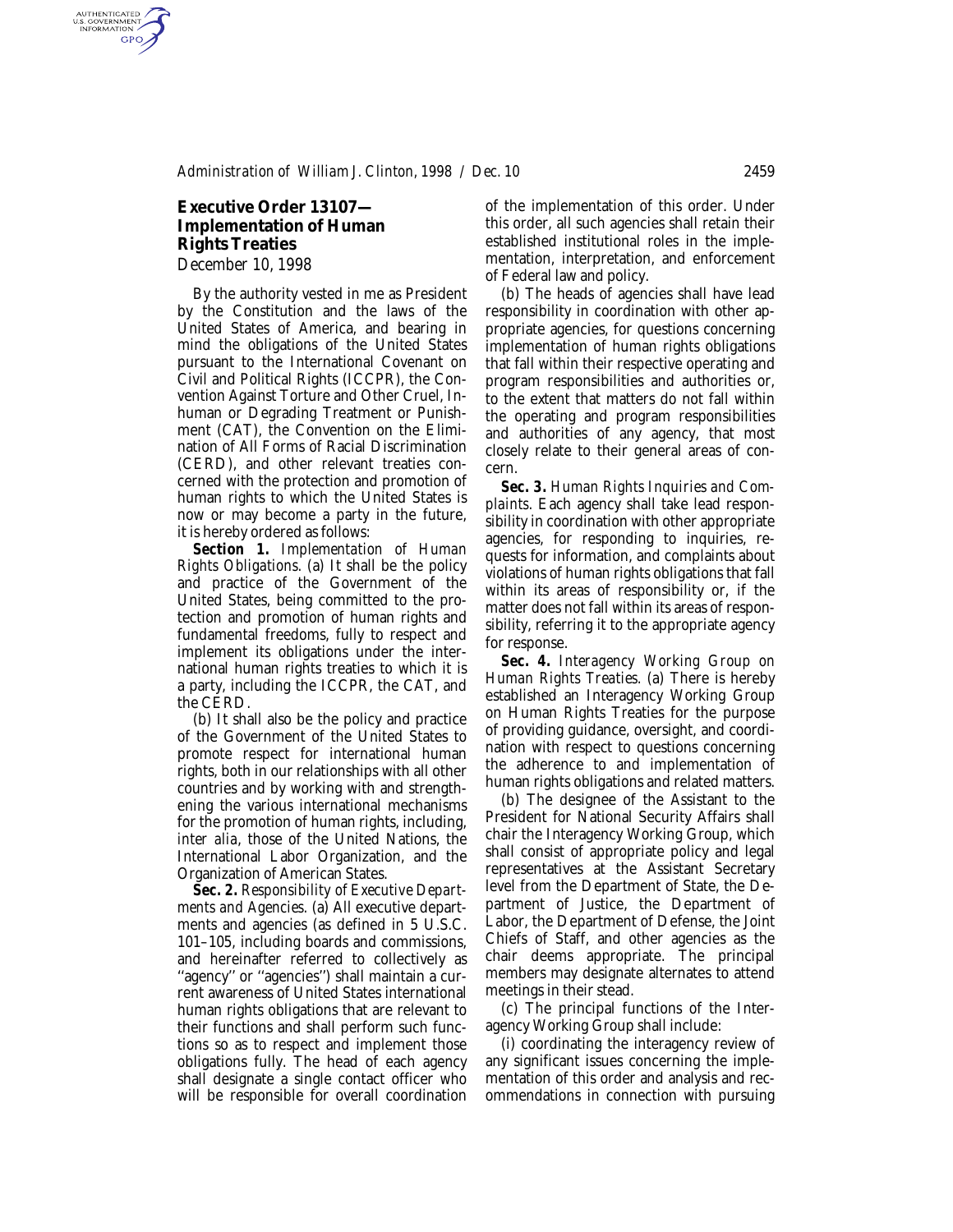the ratification of human rights treaties, as such questions may from time to time arise;

(ii) coordinating the preparation of reports that are to be submitted by the United States in fulfillment of treaty obligations;

(iii) coordinating the responses of the United States Government to complaints against it concerning alleged human rights violations submitted to the United Nations, the Organization of American States, and other international organizations;

(iv) developing effective mechanisms to ensure that legislation proposed by the Administration is reviewed for conformity with international human rights obligations and that these obligations are taken into account in reviewing legislation under consideration by the Congress as well;

(v) developing recommended proposals and mechanisms for improving the monitoring of the actions by the various States, Commonwealths, and territories of the United States and, where appropriate, of Native Americans and Federally recognized Indian tribes, including the review of State, Commonwealth, and territorial laws for their conformity with relevant treaties, the provision of relevant information for reports and other monitoring purposes, and the promotion of effective remedial mechanisms;

(vi) developing plans for public outreach and education concerning the provisions of the ICCPR, CAT, CERD, and other relevant treaties, and human rights-related provisions of domestic law;

(vii) coordinating and directing an annual review of United States reservations, declarations, and understandings to human rights treaties, and matters as to which there have been nontrivial complaints or allegations of inconsistency with or breach of international human rights obligations, in order to determine whether there should be consideration of any modification of relevant reservations, declarations, and understandings to human rights treaties, or United States practices or laws. The results and recommendations of this review shall be reviewed by the head of each participating agency;

(viii) making such other recommendations as it shall deem appropriate to the President, through the Assistant to the President for National Security Affairs, concerning United

States adherence to or implementation of human rights treaties and related matters; and

(ix) coordinating such other significant tasks in connection with human rights treaties or international human rights institutions, including the Inter-American Commission on Human Rights and the Special Rapporteurs and complaints procedures established by the United Nations Human Rights Commission.

(d) The work of the Interagency Working Group shall not supplant the work of other interagency entities, including the President's Committee on the International Labor Organization, that address international human rights issues.

*Sec. 5. Cooperation Among Executive Departments and Agencies*. All agencies shall cooperate in carrying out the provisions of this order. The Interagency Working Group shall facilitate such cooperative measures.

*Sec. 6. Judicial Review, Scope, and Administration*. (a) Nothing in this order shall create any right or benefit, substantive or procedural, enforceable by any party against the United States, its agencies or instrumentalities, its officers or employees, or any other person.

(b) This order does not supersede Federal statutes and does not impose any justiciable obligations on the executive branch.

(c) The term ''treaty obligations'' shall mean treaty obligations as approved by the Senate pursuant to Article II, section 2, clause 2 of the United States Constitution.

(d) To the maximum extent practicable and subject to the availability of appropriations, agencies shall carry out the provisions of this order.

## **William J. Clinton**

The White House,

December 10, 1998.

[Filed with the Office of the Federal Register, 8:45 a.m., December 14, 1998]

NOTE: This Executive order will be published in the *Federal Register* on December 15.